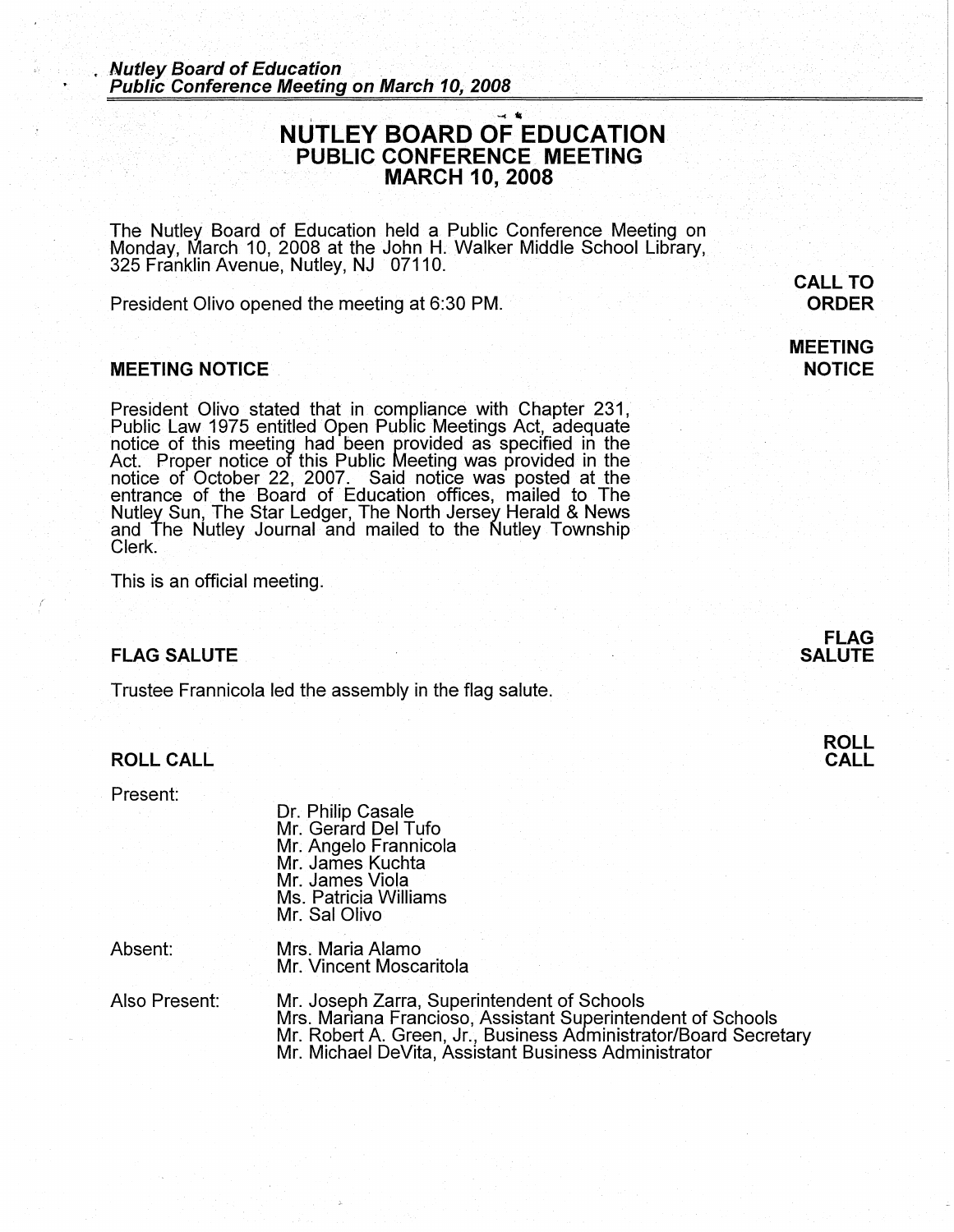## **MOTION TO ADJOURN TO EXECUTIVE SESSION**

At 6:35 PM Trustee Williams moved and Trustee Viola seconded the following resolution:

WHEREAS, the Board of Education will be discussing matters exempt from public discussion pursuant to N.J.S.A. 10:4-12,

**NOW,** THEREFORE, BE IT RESOLVED that the Board of Education recess to closed executive session at this time to discuss the following:

- 1. Update on Tri-Tech Litigation
- 2. Tentative Negotiations Settlements

BE IT FURTHER RESOLVED that the results of the discussions will be made public by inclusion on the agenda of a subsequent meeting of the Board of Education or when the reasons for discussing such matters in closed session no longer exist.

The motion was unanimously approved by voice vote.

### **RECONVENE MEETING**

At 8:00 PM Trustee Del Tufo moved, Trustee Williams seconded, and the Board unanimously approved by voice vote a motion to reconvene the public meeting.

#### **ROLL CALL**

Present:

Mrs. Maria Alamo Dr. Philip T. Casale Mr. Gerard Del Tufo Mr. Angelo Frannicola Mr. James Kuchta Mr. Vincent Moscaritola Mr. James Viola Ms. Patricia Williams Mr. Sal Olivo

Also Present:

Mr. Joseph Zarra, Superintendent of Schools Mrs. Mariana Franciosa, Assistant Superintendent of Schools Mr. Robert A. Green, Jr., Business Administrator/Board Secretary<br>Mr. Michael DeVita, Assistant to the Business Administrator

### **FLAG SALUTE**

Trustee Williams led the assembly in the flag salute.



I I I.'

**RECONVENE** 

**ROLL CALL** 

**FLAG SALUTE**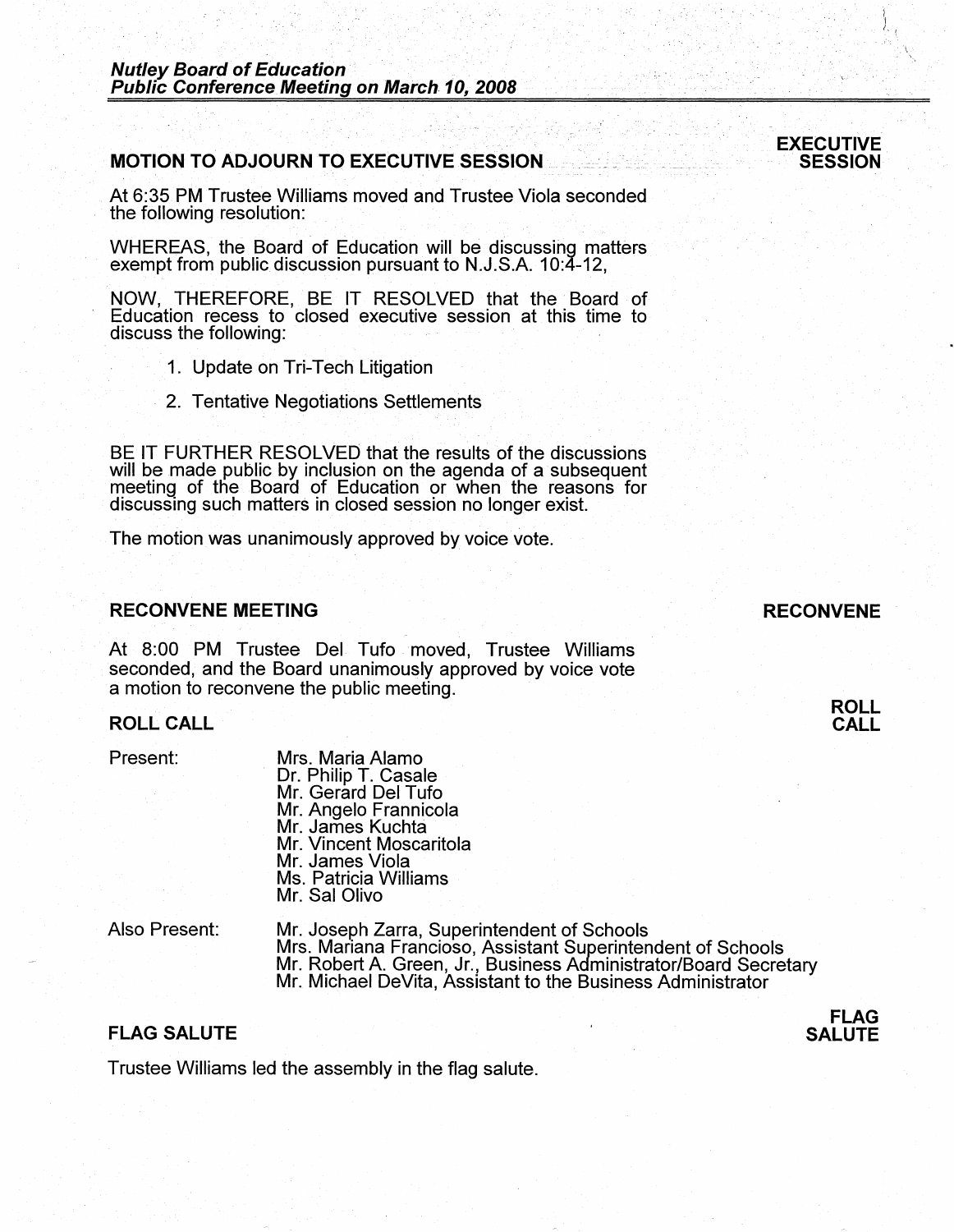Committee Reports

Trustee Del Tufo Trustee Casale Facilities Committee Finance/Budget Committee

Trustee Casale requested to allow the public to address the Board. No Board Members raised opposition.

Trustee Williams - Policy Committee

#### Other Items of Concern

Resident Mike Riccioni addresses the Board and appealed to the Board to change the budget, specifically removing the Oval lights.

Trustee Viola responded stating all previous funds spent on the Oval Project Reconditioning has been with donated or grant funds.

The forum became an open and amicable discussion between the public and the Board.

Resident Jerry Parisi addressed the Board and stated he did not support the Oval lights at the current time. He also asked if the funds were not spent on Oval lights could they be spent on an English teacher.

Resident Neil Henning addressed the Board and stated the Oval lights represent excess spending in the budget. He asked the Board to show restraint and not use the funds for the Oval lights.

Resident Ken Reilly asked various questions on the budget, specifically on the budget for energy.

Resident John Haligan stressed the importance of academic items in a budget rather than Oval lights.

Mr. Zarra stated that there are many academic programs being addressed such as new teaching staff, technology, an autism program along with many capital projects. Many other programs such as advanced placement testing, various classes, clubs and activities have been added. He also stated that the District has grown drastically in the past few years with the support of the Board and community and each day the importance of academics are stressed.

He summarized by stating children are first and the District attempts to be better everyday.

Resident Luisa Frey Gainor stated that the budget must be properly and volunteered to assist the Superintendent.